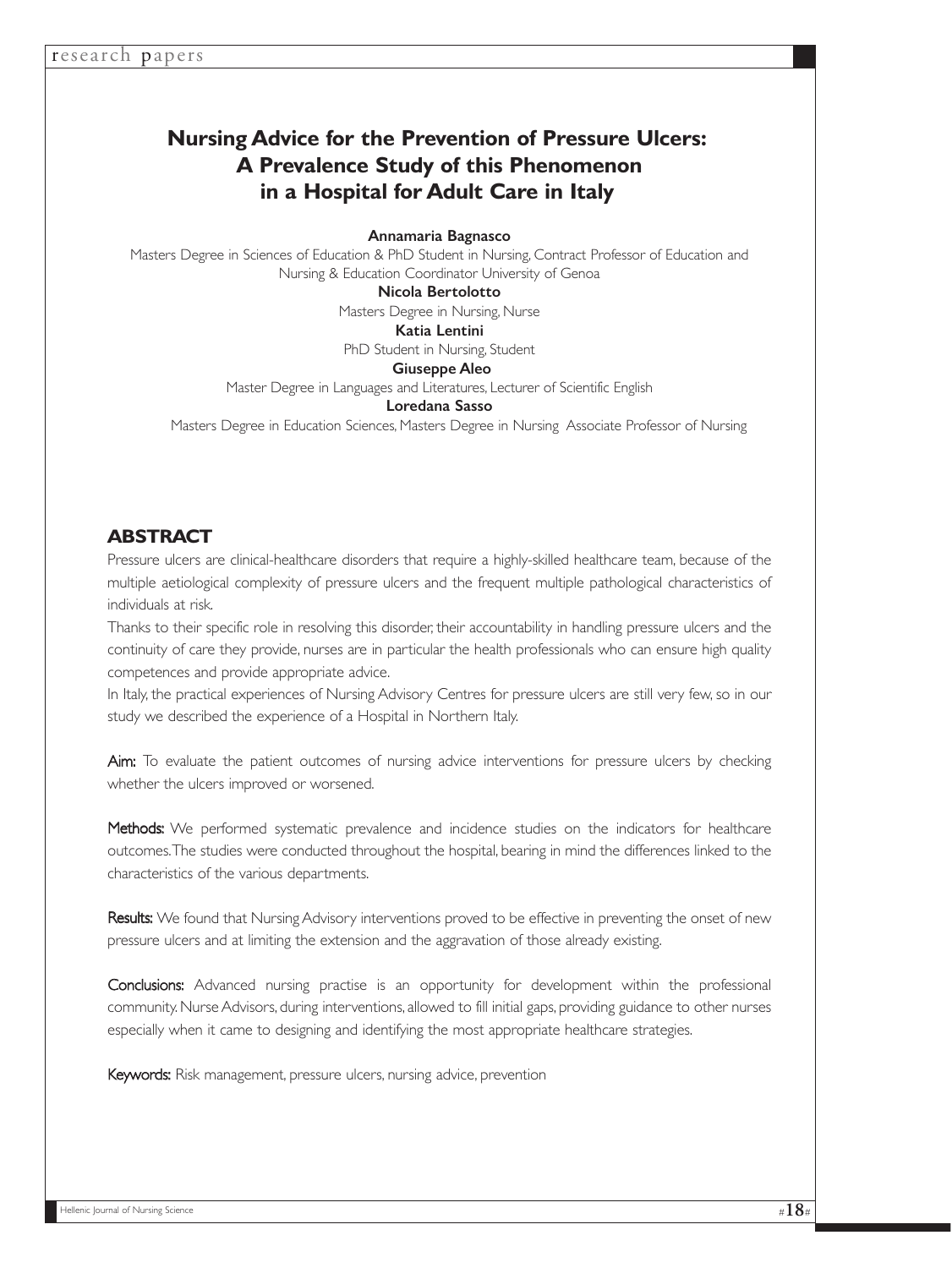## **Introduction**

Pressure ulcers are a major clinical issue, both in the hospital and in the community setting due to: their significant number (The multicentred AISLeC, 1984), as quality key indicators for nursing care and medical treatments provided to multi-pathological and disabled patients, the need for integrated interventions along the healthcare process between the hospital and the community, the need to put into place appropriate preventive measures and treatments, the great discomfort they cause to patients if not dealt with competence and appropriately, thus lengthening their stay in hospital and increasing social and financial costs.

Pressure ulcers are therefore universally recognized as a relevant healthcare issue that weighs heavily both on the National Healthcare Service and on the health professionals, because of the great number of cases, the high costs both for the individual and the society in general, as well as the healthcare complications and complexity linked to them. According to estimations made by the Wound Healing Society, in the world about 13 million people suffer from chronic skin lesions.

Costs involve wound-care management and materials used for medications, drug therapies, the increase of patient morbidity with consequent lengthening of hospital stay, as well as lawsuits and compensation.

Nurses are almost always accountable for the onset of pressure wounds, because in their healthcare plan they are

expected to put in place actions that avoid the onset and/or aggravation of pressure ulcers in individuals who already suffer from this disorder, either in hospital or at home.

Perhaps for no other disease like pressure ulcers, treatment has been and partially still remains very heterogeneous and diversified, but also poorly monitored and sometimes even discriminated.

In Italy, the role of nurses as advisors still has not been developed in the hospital and community healthcare settings, but considering the radical changes that have occurred in the last 10 years at a legislative level, both in terms of education and professional practise, it is possible to hypothesize that the role of nurses as advisors will fully develop in the future.

These changes have profoundly transformed the concept of responsibility and the competences required to deal with increasingly complex healthcare issues and they now ensure a high quality service that also takes into account the need to address and cope with any situation involving clinical risk prevention and management.

Nurse practitioners can advise other nurses. For this reason, it is necessary to have a systematic documentation of the advanced clinical services provided. This documentation will open up new areas of clinical knowledge for further studies and developments (The multicentred AISLeC, 1984); (Funkesson KH, Anbäcken EM, Ek AC, 2007).

## **Materials and Methods**

Since 2002, prevalence studies have been carried out on a monthly basis and on the same day in all the wards of our Hospital,monitoring the number of pressure ulcer patients per ward. Data were collected by nurses specialized in woundcare in collaboration with the staff nurses of the various units.

At the same time, incidence studies were conducted to compare the number of patients already affected by pressure ulcers with those at risk of developing them, to detect which phenomena aroused major healthcare issues, both for the entire hospital and for the single wards and units.

Patients at risk were identified upon admission using the Norton Scale. Patients found to be at risk or who were already affected by pressure wounds were included in a monitoring chart containing the following data: the patient's origin, wound stage, improvement/aggravation of the wound

classified according to the regression or progression of the stage.

The presence of lesions was classified in stages, using the N.P.U.A.P. (National Pressure Ulcers Advisory Panel) assessment scale. The assessment of the healing process, defined as grading, was made using the Push Tool 3.0 Scale, which told us whether the lesion was improving or getting worse.

When a patient already had a wound, the medication plan was reported on the respective medication chart.Attached to this chart, there was the mobilization action plan for the prevention of lesions in patients at risk.At the advisory centre, there was an expert nurse ready to give advice over the phone on a 24/7 basis.

## **Results**

The prevalence study was made by comparing the number of affected patients with those at risk.This allowed us to evaluate the phenomenon in relation to the care provided. (Graph 1)

In 5 years, we observed that even when you have a substantially stable population, there was however a constant increase of the population at risk with a marked reduction of affected individuals.

We observed a gradual reduction in the number of

aggravations during our 3-year monitoring period of the lesions (Graph 2).

The three hospital units where this disorder was most common were orthopaedics, neurology and resuscitation. In the three-year period of observation, between 2005 and 2007, there was a particularly significant reduction in the number of aggravations in the resuscitation and neurology departments (Graph 3).In orthopaedics instead the trend was stable, mainly due to the availability of the aids.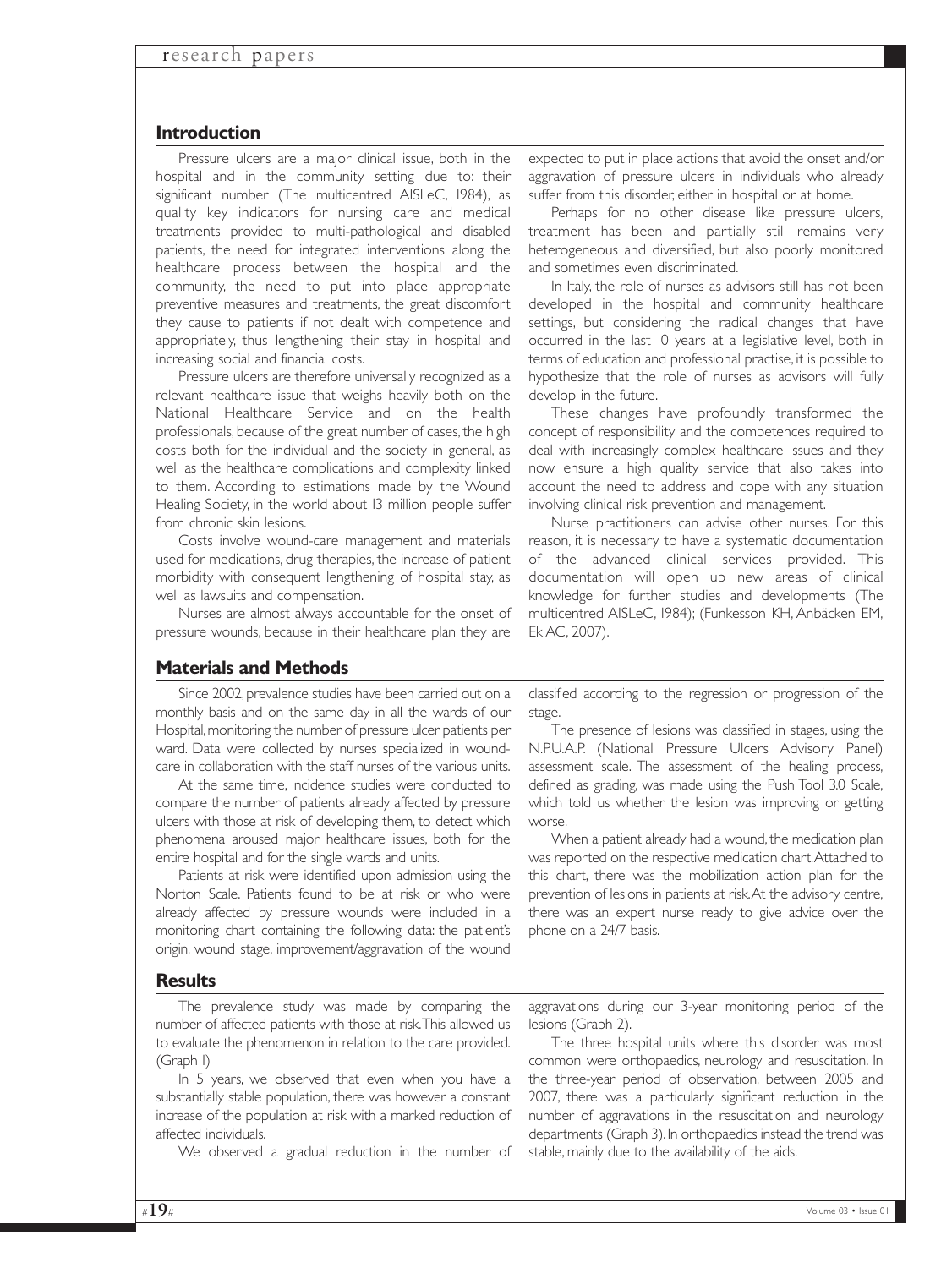## **Conclusions**

Our study emphasised the importance of setting up advisory centres in the community in collaboration with the main health centres.These advisory centres should be run by professionals who are highly skilled in treating pressure ulcers. The results we obtained could be measured thanks to the

### **REFERENCES**

Codice Deontologico dell'Infermiere 2009 Approvato dalla Federazione Nazionale Collegi IPASVI con deliberazione n. 1/09 del 10.01.2009 e dal Consiglio Nazionale della Federazione Nazionale Collegi IPASVI nella seduta svoltasi in Roma in data 17.01.09

Cutting KF,White RJ, Mahoney P, Harding KG. 2005 Clinical identification of wound infection: a Delphi approach. In EWMA Position Document. Identifying criteria for wound infection. London: MEP Ltd

Cutting KF,White RJ. Ostomy Wound Manage 2005; 51(1):28-34 - Criteria for identifying wound infection – revisited.

D.lgs 30 Dicembre 1992 n. 502 Supplemento Ordinario alla G.U. 30 dicembre 1992, n. 305 - articolo 6 comma 3 "Riordino della disciplina in materia sanitaria, a norma dell'articolo 1 della legge 23 ottobre 1992, n.  $421'$ 

D.lgs. 229/99 Gazzetta Ufficiale n. 165 del 16 luglio 1999 - Supplemento Ordinario n. 132 - (art 16 bis) "Norme per la razionalizzazione del Servizio sanitario nazionale, a norma dell'articolo 1 della legge 30 novembre 1998, n. 419"

European Wound Management Association (EWMA) 2006, Position document: Management of Wound Infection. London: MEP Ltd

Stotts NA Rodeheaver GT,Thomas DR, et al. 2001; 56(12):M795 M799 An instrument to measure healing in pressure ulcers: development and validation of the pressure ulcer scale for healing (PUSH). J Gerontol A Bio Sci Med Sci

Tonelli et al. pag 20-27, 2/2001 Management infermieristico - La consulenza infermieristica: l'esperienza a disposizione dell'utente

World Union of Wound Healing Societies (WUWHS) 2007 - London: MEP Ltd - L'essudato e il ruolo delle medicazioni. Documento di Consenso.

World Union of Wound Healing Societies (WUWHS) 2008. Londra: MEP Ltd - Principi di best practice: Il sistema vacuum assisted closure: raccomandazioni d'impiego. Documento di consenso.

AHCPR Supported Clinical Practice Guideline N. 15 treatment of Pressure Ulcer National Library of Medicine (publication December 1994 revised 16 October 2008) ultima consultazione 02/02/2009

#### disponibile su

http://www.ncbi.nlm.nih.gov/books/bv.fcgi?rid=hstat2.chapter.5124

AHRQ (Agency for Healthcare Research and Quality)

#### http://www.ahrq.gov/

AWMA - Clinical Practice Guidelines for the Prediction and Prevention of Pressure Ulcers (Australian Wound Management Association Inc. 2001)

http://www.lesionicutaneecroniche.it/linee%20guida/PDF/LDD/AWMA.p df

Cumulative Index to nursing and Al lied Health Literature (CINHAL)

autori vari: new pressure sore remedy (last update 2009) (last consultation 21/02/2009)

systemization of the assessment of the clinical disorder by using different tools along the various monitoring phases.

With regard to the nursing advisory service, we felt it will fully develop in the near future.

Defloo T, Gerrie Bours G, Schoonhoven L, Clark M, Draft, Issue 1 2002, Volume 4, epuap statement on prevalence and incidence monitoring, European Pressure Ulcer Advisory Panel,

Funkesson KH,Anbäcken EM, Ek AC.

Nurses' reasoning process during care planning taking pressure ulcer prevention as an example.A think-aloud study.

2007 Sep;44(7):1109-19. Epub 2006 Jun 27, Int J Nurs Stud.

Helberg D, Mertens E, Halfens RJ, Dassen T. Ostomy Wound Manage. 2006 Aug;52(8):60-72 – "Treatment of pressure ulcers: results of a study comparing evidence and practice"

Hiser B, Rochette J, Philbin S, Lowerhouse N,Terburgh C, Pietsch C

2006 Feb;52(2):48-59 - Ostomy Wound Manage."Implementing a pressure ulcer prevention program and enhancing the role of the CWOCN: impact on outcomes"

AA.VV.: JAN Journal of advanced Nursing volume 57 issue 5page 494- 504 - published on line 5/2/2007 – "Pressure ulcers and their treatment and effects on quality of life: hospital inpatient perspectives"

Joanna Briggs Institute (JBI) 12(3) 2008 Pressure ulcers – management of pressure related tissue damage Best Practice– " Topical negative pressure"

#### McInerney JA

2008 Feb;21(2):75-8 - Adv Skin Wound Care. – "Reducing hospitalacquired pressure ulcer prevalence through a focused prevention program"

Mistiaen P., Duijnhouwer E., Prins-Hoekstra A., Ros W.; Blaylock A.

Volume 30, Number 5, November 1999 , pp. 1050-1056(7) – Journal of Advanced Nursing,"Predictive validity of the BRASS index in screening patients with post-discharge problems

NICE (National Institute for Clinical Excellence) LG LdD January 2005 pressure ulcers first daft for consultation:The management of pressure ulcers in primary and secondary care

National Guideline Clearing House, RNAO Registered Nursing Association of Ontario: Preventing Pressure Ulcers and Skin Tears in Evidence Based Geriatric Nursing Protocols for Best Practice

Royal College of Nursing, 2005 A Clinical Practice Guideline "The management of pressure ulcers in primary and secondary care "

RNAO nursing best practice guidelines program

Risk Assesment & Prevention of Pressure Ulcer

www.rnao.org/bestpractices